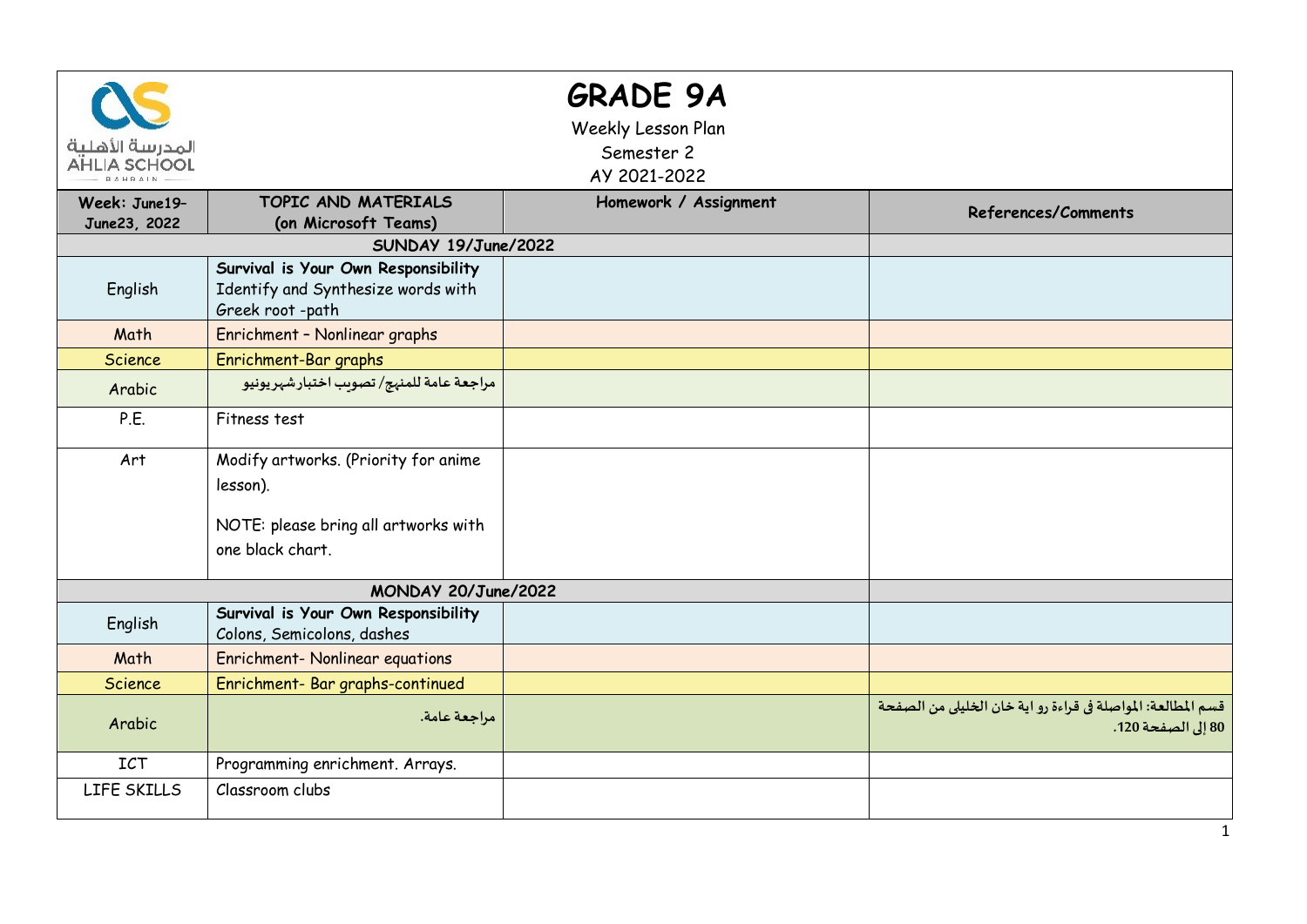| TUESDAY 21/June/2022   |                                                                                                                                                          |  |        |  |
|------------------------|----------------------------------------------------------------------------------------------------------------------------------------------------------|--|--------|--|
| English                | Survival is Your Own Responsibility<br>Class Debate                                                                                                      |  |        |  |
| Math                   | Congruency                                                                                                                                               |  |        |  |
| <b>Science</b>         | Enrichment-Line graph                                                                                                                                    |  |        |  |
| Arabic                 | عرض مشاريع الطلبة.                                                                                                                                       |  |        |  |
| LIFE SKILLS            | Classroom clubs                                                                                                                                          |  |        |  |
| French                 | <b>Activités</b><br>Le complément d'objet direct (1)<br>Identifier le COD<br>Compléter les phrases par des<br>COD<br>Transformer le COD par un<br>pronom |  | Connes |  |
| WEDNESDAY 22/June/2022 |                                                                                                                                                          |  |        |  |
| English                | Survival is Your Own Responsibility<br>Persuasive Writing                                                                                                |  |        |  |
| Math                   | <b>Congruency Continuation</b>                                                                                                                           |  |        |  |
| <b>Science</b>         | Enrichment-Line graph Continued                                                                                                                          |  |        |  |
| Arabic                 | حصة مطالعة.                                                                                                                                              |  |        |  |
| Social Studies         | عرض مشاريع الطلبة                                                                                                                                        |  |        |  |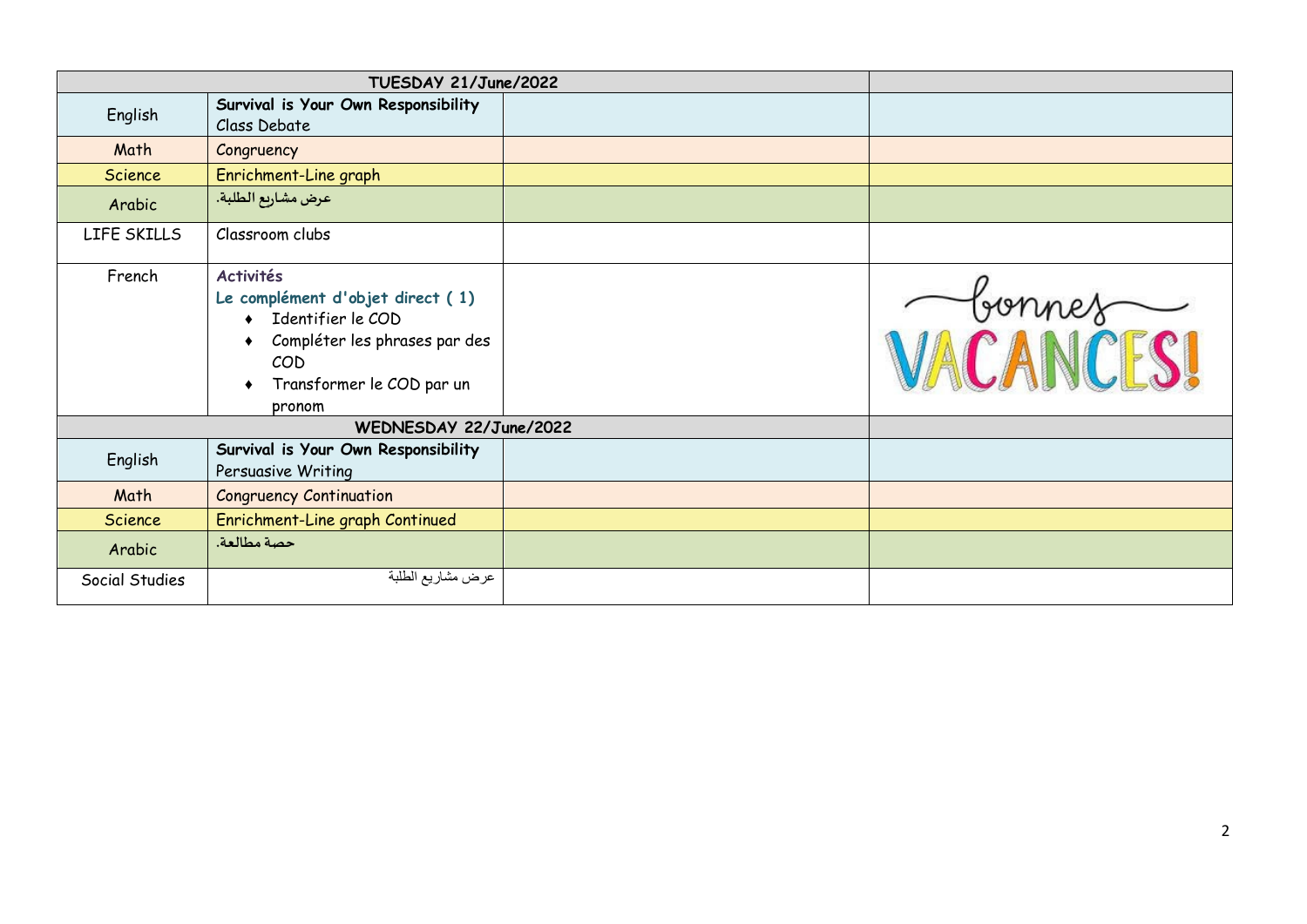| French | <b>Activités</b>                                                                                                                          |                                                                                                                                                                                                                                                                                                                                                                                                                                                                                                                                                                                                                                                                                                                                                                                                                                                                                                                                                            |                                                                                                       |
|--------|-------------------------------------------------------------------------------------------------------------------------------------------|------------------------------------------------------------------------------------------------------------------------------------------------------------------------------------------------------------------------------------------------------------------------------------------------------------------------------------------------------------------------------------------------------------------------------------------------------------------------------------------------------------------------------------------------------------------------------------------------------------------------------------------------------------------------------------------------------------------------------------------------------------------------------------------------------------------------------------------------------------------------------------------------------------------------------------------------------------|-------------------------------------------------------------------------------------------------------|
|        | Le complément d'objet direct (2)<br>Identifier le COD<br>Compléter les phrases par des<br>COD<br>Transformer le COD par un<br>٠<br>pronom | Thauk You<br>for being a meritorious<br>student. I'm proud to be<br>your teacher.<br>Dear Students,<br>I was your teacher for 4 years. We come to<br>the end of French Classes.<br>My wish for you is that you see the light<br>in this world, in yourself, and in<br>others. I see the light in you.<br>Compliment others, and be proud of your<br>own accomplishments. I am proud of you.<br>Believe in yourself, for you are stronger<br>than you know. I believe in you.<br>Try hard, but know your limits. Ask if you<br>need help, and trust others will help you. I<br>will help you.<br>Fill your heart with laughter and smile<br>often. I love to see your smile.<br>You are a unique, special, and amazing<br>person. There will never be another you. I<br>appreciate all of you.<br>Dream, believe, wonder, inspire, love,<br>nurture, and always listen. That is what I<br>will do for you.<br>Love,<br>Your teacher,<br>Mrs Ibtissem Labidi | ll the best<br>wish you a<br>or your holiday<br>ay the happiness<br>the vacation embrace<br>you<br>an |